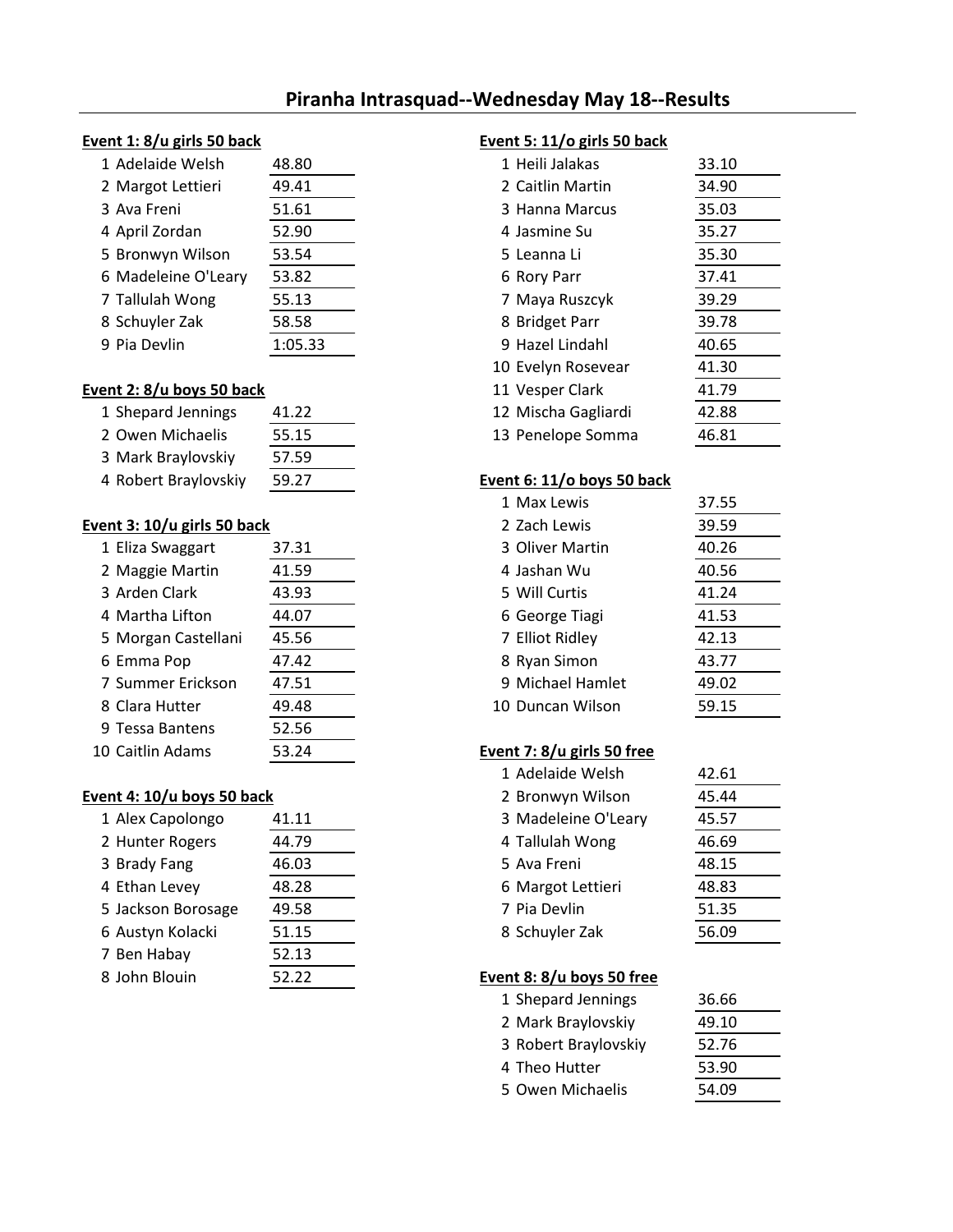# **Piranha Intrasquad--Wednesday May 18--Results**

### **Event 9: 10/u girls 50 free Event 12: 11/o boys 100 free**

| 1 Eliza Swaggart    | 33.24 | 1 Will Curtis    | 1:10.53 |
|---------------------|-------|------------------|---------|
| 2 Maggie Martin     | 35.90 | 2 Max Lewis      | 1:14.06 |
| 3 Arden Clark       | 37.21 | 3 Oliver Martin  | 1:17.51 |
| 4 Martha Lifton     | 41.00 | 4 George Tiagi   | 1:19.44 |
| 5 Clara Hutter      | 42.46 | 5 Jashan Wu      | 1:21.16 |
| 6 Morgan Castellani | 42.84 | 6 Zach Lewis     | 1:21.96 |
| 7 Emma Pop          | 43.11 | 7 Ryan Simon     | 1:23.07 |
| 8 Summer Erickson   | 44.68 | 8 Elliot Ridley  | 1:32.03 |
| 9 Tessa Bantens     | 51.59 | 9 Michael Hamlet | 1:35.87 |
| LO Caitlin Adams    | 54.64 | 10 Duncan Wilson | 1:57.84 |

| 1 Eliza Swaggart    | 33.24 | 1 Will Curtis    | 1:10.53 |
|---------------------|-------|------------------|---------|
| 2 Maggie Martin     | 35.90 | 2 Max Lewis      | 1:14.06 |
| 3 Arden Clark       | 37.21 | 3 Oliver Martin  | 1:17.51 |
| 4 Martha Lifton     | 41.00 | 4 George Tiagi   | 1:19.44 |
| 5 Clara Hutter      | 42.46 | 5 Jashan Wu      | 1:21.16 |
| 6 Morgan Castellani | 42.84 | 6 Zach Lewis     | 1:21.96 |
| 7 Emma Pop          | 43.11 | 7 Ryan Simon     | 1:23.07 |
| 8 Summer Erickson   | 44.68 | 8 Elliot Ridley  | 1:32.03 |
| 9 Tessa Bantens     | 51.59 | 9 Michael Hamlet | 1:35.87 |
| 10 Caitlin Adams    | 54.64 | 10 Duncan Wilson | 1:57.84 |

# **Event 10: 10/u boys 50 free**

| 1 Alex Capolongo   | 34.65 |
|--------------------|-------|
| 2 Austyn Kolacki   | 38.43 |
| 3 Hunter Rogers    | 39.90 |
| 4 Ethan Levey      | 40.75 |
| 5 Ben Habay        | 41.59 |
| 6 Brady Fang       | 42.62 |
| 7 John Blouin      | 44.14 |
| 8 Jackson Borosage | 59.21 |

# **Event 11: 11/o girls 100 free**

| 1 Heili Jalakas     | 1:06.12 |
|---------------------|---------|
| 2 Rory Parr         | 1:06.60 |
| 3 Bridget Parr      | 1:09.21 |
| 4 Jasmine Su        | 1:09.61 |
| 5 Hanna Marcus      | 1:09.83 |
| 6 Caitlin Martin    | 1:12.10 |
| 7 Hazel Lindahl     | 1:14.45 |
| 8 Leanna Li         | 1:15.62 |
| 9 Vesper Clark      | 1:17.57 |
| 10 Mischa Gagliardi | 1:17.90 |
| 11 Maya Ruszcyk     | 1:19.32 |
| 12 Evelyn Rosevear  | 1:21.98 |
| 13 Penelope Somma   | 1:43.70 |